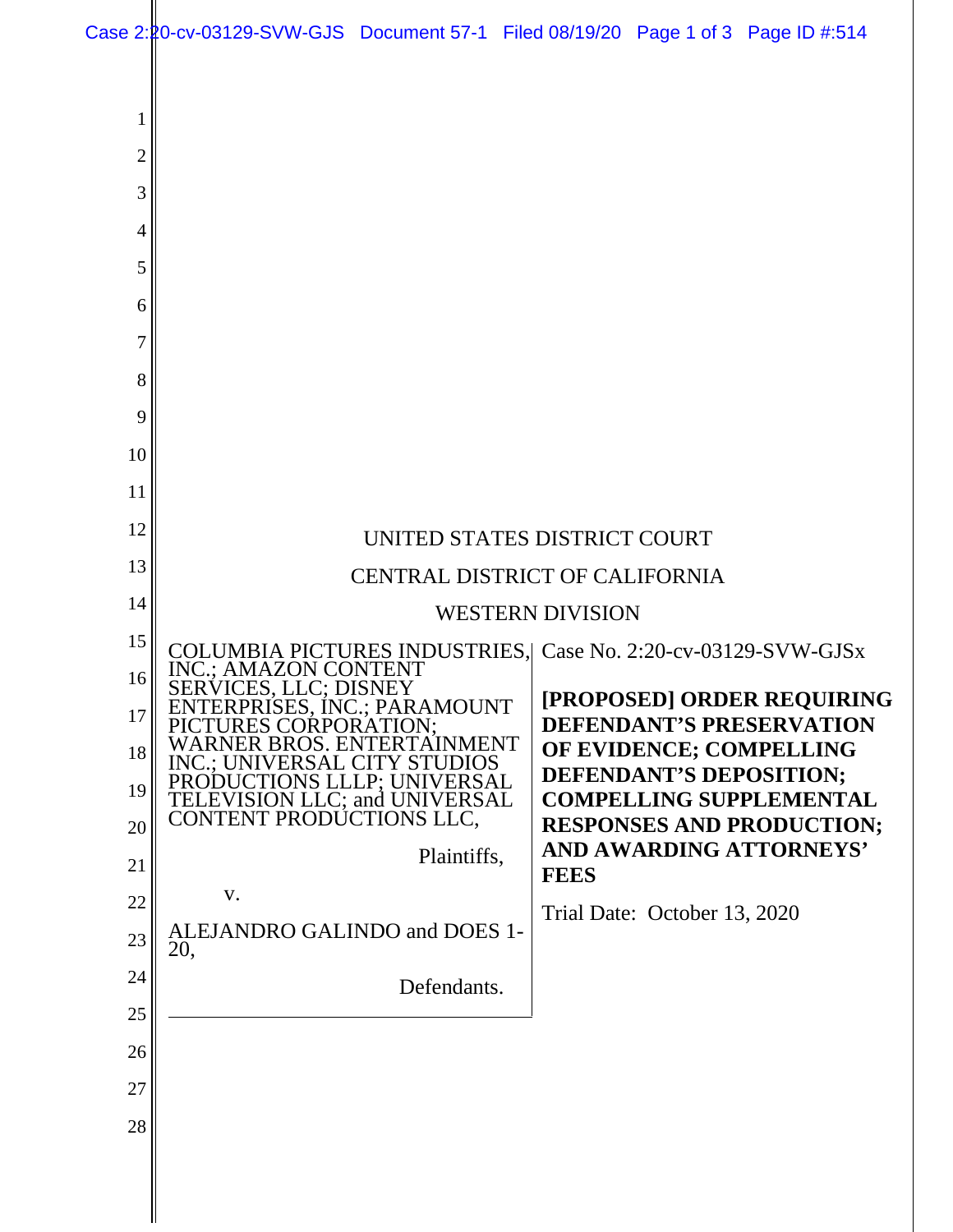Case 2:20-cv-03129-SVW-GJS Document 57-1 Filed 08/19/20 Page 2 of 3 Page ID #:515

1 2 3 4 5 The Court, having considered Plaintiffs' Motion for an Order: 1) Requiring Evidence Preservation, Imaging of Devices, and Defendant's Deposition; 2) Compelling Supplemental Responses and Production; 3) Compelling Consent to Production of Emails by Google; and 4) for Attorneys' Fees, and finding good cause therefor, HEREBY ORDERS THAT:

6

7 8 9 Plaintiffs' Motion for an Order: 1) Requiring Evidence Preservation, Imaging of Devices, and Defendant's Deposition; 2) Compelling Supplemental Responses and Production; 3) Compelling Consent to Production of Emails by Google; and 4) for Attorneys' Fees is GRANTED.

10 11 12 13 14 15 16 17 Defendant Alejandro Galindo ("Defendant") is ordered to preserve all information, documents, electronically stored information (ESI) and other tangible evidence relevant to the issues, facts, circumstances, and claims and defenses raised in Plaintiffs' complaint and Defendant's answer ("Relevant Evidence"). As such, Defendant is prohibited from purging, destroying, or erasing any and all Relevant Evidence. And Defendant is further ordered to stop or disable all functions, features, or procedures that may purge, destroy, or erase automatically or otherwise Relevant Evidence.

18 19 20 21 22 23 24 25 26 Plaintiffs are permitted to depose Defendant to identify the repositories of Relevant Evidence, as well as the electronic storage devices, email, and social media accounts, and messengering applications he used or which were used at his direction; his preservation (or lack thereof) of Relevant Evidence; and any deletion of Relevant Evidence, including emails. Counsel for the parties are ordered to meet and confer within three days of the issuance of this order to schedule Defendant's deposition for a mutually agreed upon time within two weeks of the issuance of this order. This deposition will not count against Plaintiffs' deposition of Defendant regarding the claims and defenses in this matter.

1

27

28